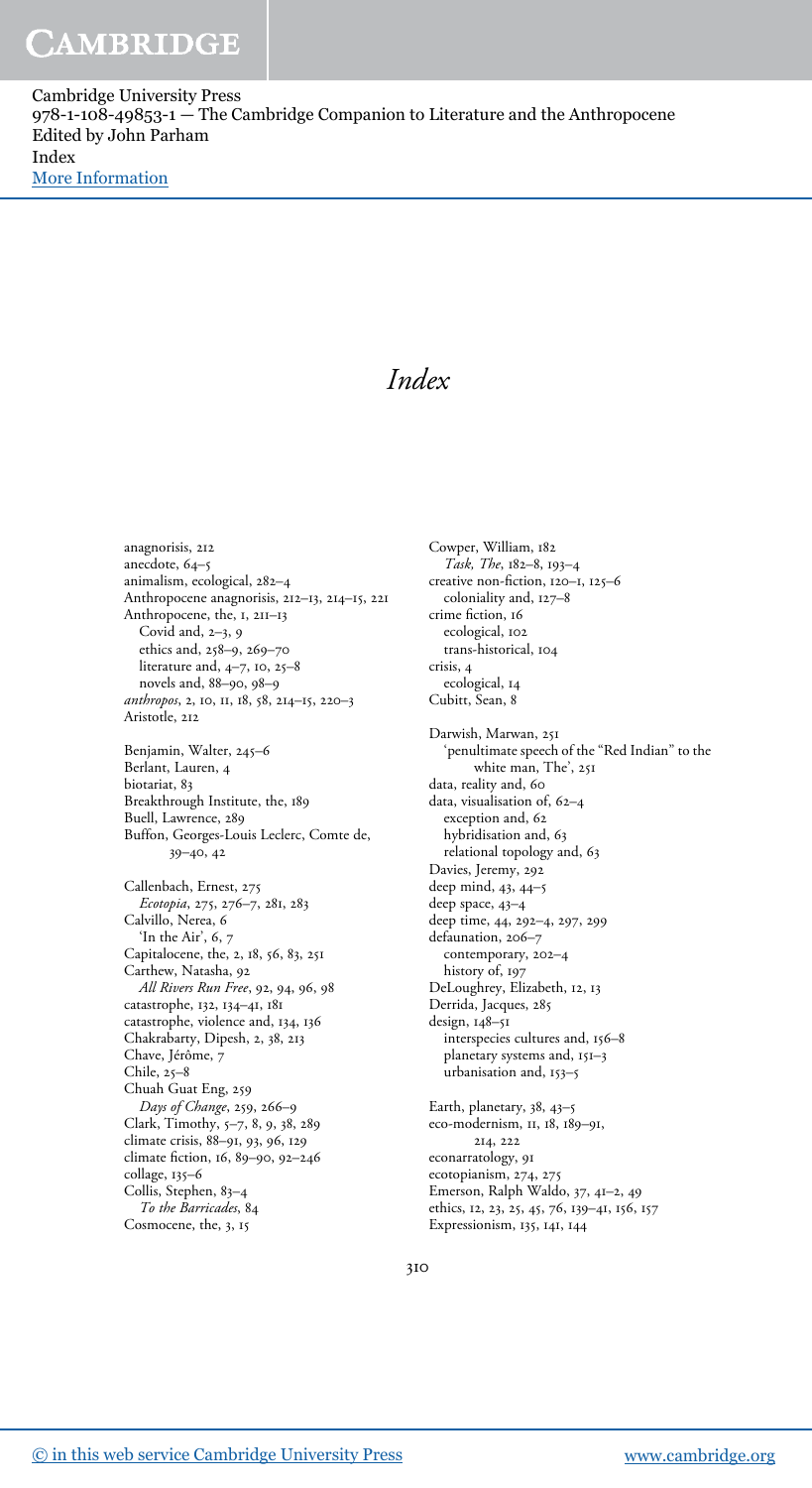Cambridge University Press 978-1-108-49853-1 — The Cambridge Companion to Literature and the Anthropocene Edited by John Parham Index [More Information](www.cambridge.org/9781108498531)

> flood fictions, 90–1 characterisation and, 95–8 space and, 93–5 time and, 91–3 form, literary, 14–15 Fourier, Charles, 46 games and gaming, 15, 16, 163–4, 166–7 Gange, David, 292, 295, 296, 299, 300 Frayed Atlantic Edge: A Historian's Journey from Shetland to the Channel, The, 293 genre, 15–17 geology, 40–2 georgic, 186–7 Ghosh, Amitav, 102 Great Derangement, The, 5, 117–20, 121–7 Gun Island, 102–4, 105–7, 109–11, 113–14 Gifford, Terry, 290 Giono, Jean, 18 Man Who Planted Trees, The, 18 Gore, Al, 64 Inconvenient Truth, An, 64–6 Guzmán, Patricio, 26 Botón de Nácar, El, 26–8 Haigh, Jennifer, 230 Heat and Light, 230–4 Haraway, Donna, 298 Chthulucene, 298 heat, 243–4 Henderson, Caspar, 292 Hickson, Ella, 226 Oil, 226–7, 228–230 history, natural, 39 Holocene, the, 42 homo, 2, 11, 213–15, 222–3 Honeywell, Antonia, 92 Ship, The, 92, 93, 95, 96 Houellebecq, Michel, 18 Possibility of an Island, The, 18 Huggan, Graham, 290 Hulme, Keri, 12 Stonefish, 12 humanisation, 196, 204–6 humans, animals and, 196–7, 198, 199–201, 277–85 humans, as rational individuals. See homo humans, as species. *See anthropos* Humboldt, Alexander von, 43, 49 Cosmos, 43–5 Hutton, James, 40–1 Huxley, Aldous, 274 Island, 274, 281, 283, 284 hyperobjects, 5, 289

#### *Index* 311

interspecies, 11–12, 15, 22–3, 114, 155–9

Jabra, Jabra Ibrahim, 247 'In the deserts of exile', 247–8 Jamie, Kathleen, 294, 295, 298, 299 'On Rona', 300 Jenkyn, Thomas, 42

Kaiser, Georg, 134 Gas I, 134–41 Kanafani, Ghassan, 8 Men in the Sun, 8, 9, 242–5, 246–7, 252–4 Keris Mas, 259 Jungle of Hope, 259, 263–5, 268–9 Kerridge, Richard, 7, 14 Khoury, Elias, 253 My Name Is Adam Children of the Ghetto, 253 Krippendorff, Klaus, 150–1

language, 219–21 Latour, Bruno, 9, 188–9, 280, 289, 290 Le Guin, Ursula K., 274 Always Coming Home, 274, 279–80, 281, 283 Lianke, Yan, 19 Years, Months, Days, The, 19 Lillo, Baldomero, 26 Liptrot, Amy, 292, 293, 294, 296, 297, 298, 300 Outrun, The, 292 logic, 65 Lyell, Charles, 41

Macdonald, Graeme, 227 Macfarlane, Robert, 293, 295, 299 Old Ways: A Journey on Foot, The, 293 Malay, Michael, 297 Malaysia, 260–2 British colonial administration of, 260–1, 264 English literary tradition in, 262–3 Marsh, George Perkins, 46 Martin, Martin, 295 Late Voyage to St Kilda, A, 295 mediation, 56-9 Merola, Nicola M., 237–8 modernity, 138 modernity, climate change and, 118–20 More, Thomas, 277 Utopia, 277 Morrall, Clare, 92 When the Floods Came, 92, 93, 95, 96 Morton, Timothy, 289 Mossner, Alexa Weik von, 10, 17, 20 Mudrooroo, 142–4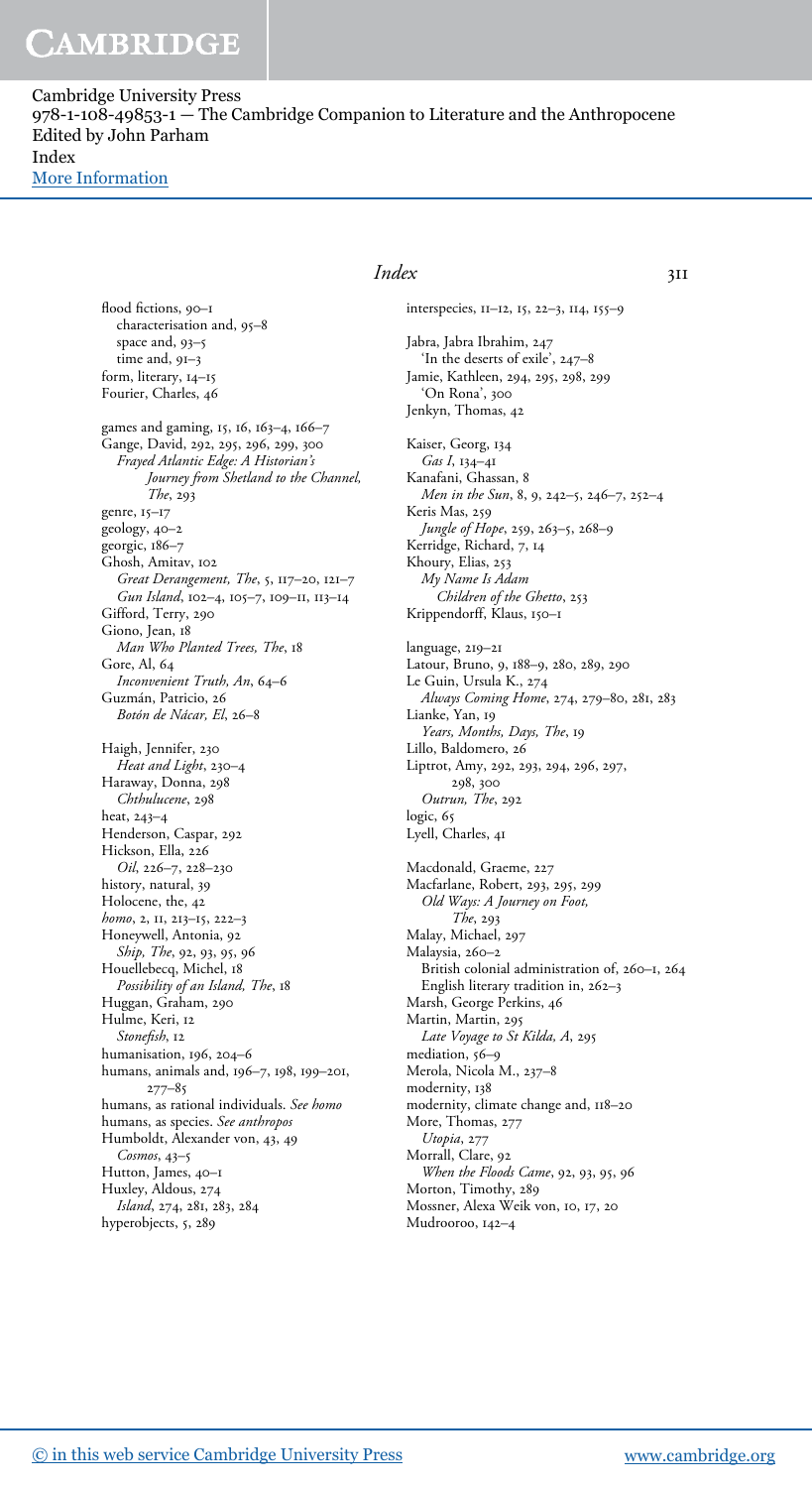Cambridge University Press 978-1-108-49853-1 — The Cambridge Companion to Literature and the Anthropocene Edited by John Parham Index [More Information](www.cambridge.org/9781108498531)

Müller, Heiner, 142 Task, The, 142 Naess, Arne, 281 nakba, 247, 249–51 narrative, 17–20 nature poetry, 72 nature writing, 289, 301 nature writing, new, 290–1, 293, 295, 297, 301 Nersessian, Anahid, 3, 13, 49 'Two Gardens: An Experiment in Calamity Form', 13 Nicolson, Adam, 295, 298, 300 Sea Room, 295, 297 Seabird's Cry, The, 297 Nixon, Rob, 11, 120–1 objectism, 75–7 Olson, Charles, 74–7 Maximus Poems, The, 76–7 Palestine, 247–50 ethnic cleansing in, 247–8. See also nakba resistance and, 252–4 Pendell, Dale, 20 Great Bay Chronicles of the Collapse, The, 20 petrofiction, 227–8 Phillips, Dana, 289 photography, 63, 67 Piercy, Marge, 274 Woman on the Edge of Time, 274, 277, 278–9, 281, 284 planetarity, 39, 45, 46 plastic waste, 298–9 plastics, 78–80 Playfair, John, 41 Plumwood, Val, 282, 285 Poe, Edgar Allan, 49 poetics, open-field, 73–7 posthumanism, ecological, 11, 214–15, 222–3 Powers, Richard, 4 Overstory, The, 4 Primack, Richard, 50 Reilly, Evelyn, 77–80 Styrofoam, 78-80 rewilding, 275–6, 282 Rigby, Kate, 3 Roberson, Ed, 81–3 To See the Earth Before the End of the World, 80-3 Robinson, Kim Stanley, 274

Pacific Edge, 274, 280 Rukeyser, Muriel, 239

#### 312 Index

'Murmurs from the earth of this land', 239 Sanbar, Elias, 249 Palestinians: Photographs of a Land and Its People from 1839 to the Present Day, The, 249 scale, 5–9, 80–3 dispersal and, 7 ecological science and, 7 literature and, 5, 8 scale critique, 5-7, 9 science fiction, 16 self, ecological, 281 Sepúlveda, Luis, 26, 28 Serres, Michel, 290 Shelley, Mary, 182 Frankenstein, 182, 188–94 Siddique, Osama, 102 Snuffing Out the Moon, 102–5, 107–9, 111–12 Simon, Herbert A., 148–50 Skinner, Jonathan, 72 ecopoetics, 72 Smith, Jos, 293 Smith, Zadie, 128 'Elegy for a Country's Seasons', 128–9 Spahr, Juliana, 235 'Dynamic Positioning', 235–9 Stenning, Anna, 290 Stoppani, Antonio, 42 subjectivity, 290–1 theatre, political, 142–4 Thoreau, Henry David, 37, 41, 42, 47, 49 Trexler, Adam, 289, 290 truth, 59, 64–6, 120–1, 125 meaning and, 59 Tsing, Anna Lowenhaupt, 2 Mushroom at the End of the World, The, 2, 3 Tyndall, John, 48 utopianism, 274, 277 green. See ecotopianism Vallejo, José Joaquín, 26 VanderMeer, Jeff, 215 Acceptance, 218 Annihilation, 216–21 Authority, 218 Southern Reach trilogy, 215-23 veganism, ontological, 282 Wells, H.G., 277 Men Like Gods, 277